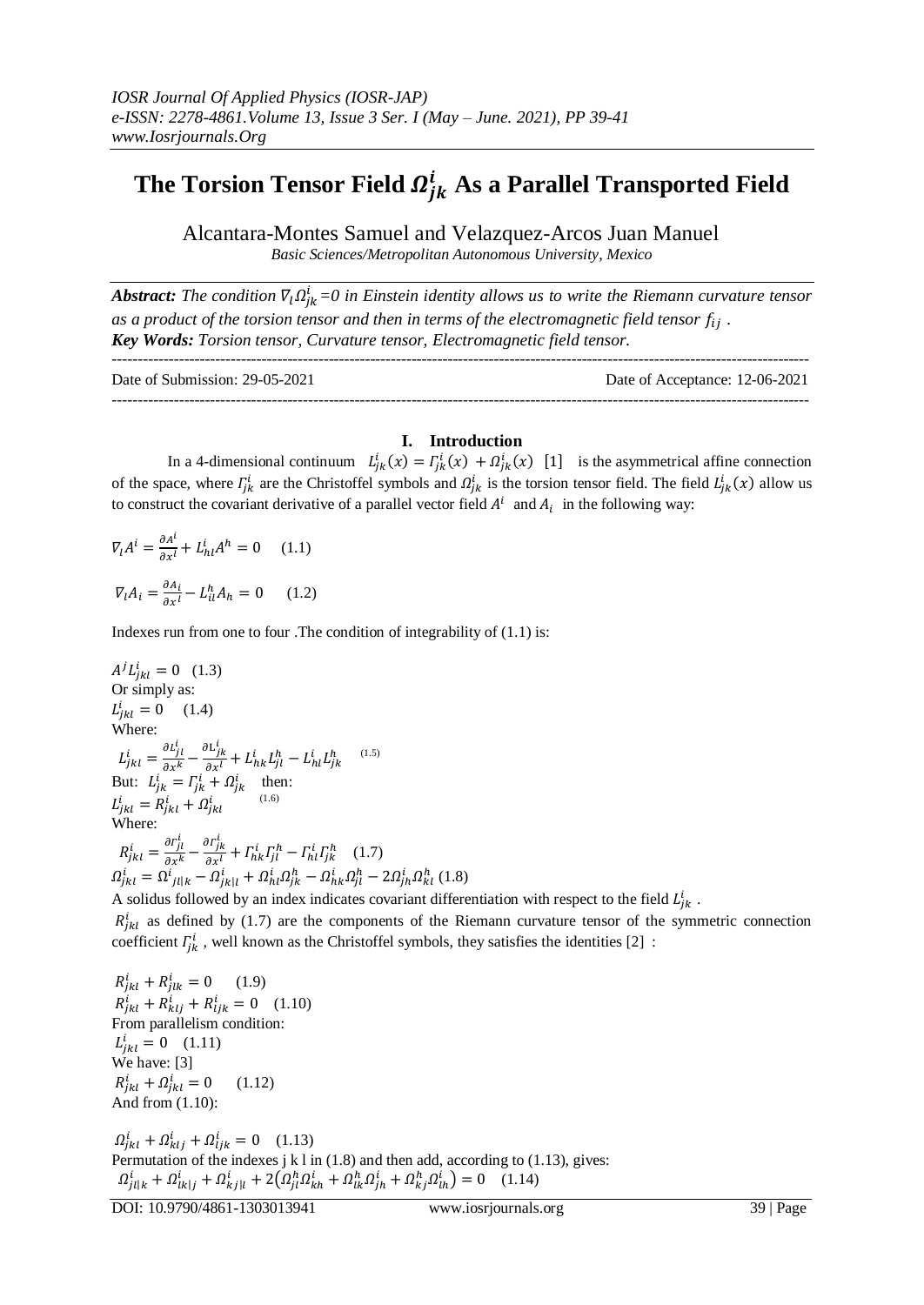This identity discovered by Einstein in 1929, can it be obtained from Ricci and Jacobi identities [4]. In section II we consider the condition  $\nabla_l \Omega_{ik}^i = 0$ . In section III we find Maxwell equations.

## **II. The zero covariant derivative of**  $\Omega_i^i$

If the covariant differentiation with respect to  $L_{ik}^i$  for  $\Omega_{ik}^i$  is equal to zero [5], we have from (1.13) that:

 $\Omega_{il}^h \Omega i_{kh} + \Omega_{lk}^h \Omega_{ih}^i + \Omega_{ki}^h \Omega_{lh}^i = 0$  (2.1) Then from  $(1.8)$  and  $(2.1)$ :  $\Omega_{ikl}^i = -\Omega_{kl}^h \Omega_{ih}^i$  (2.2) And from  $(1.12)$ ,  $[5]$  $R_{ikl}^i = \Omega_{ih}^i \Omega_{kl}^h$  (2.3) This formula is very interesting .It has to do with a transitive group. Now from the definition:  $\Omega_{ik}^i = \frac{e}{mc}$  $\frac{e}{mc^2}u^if_{jk}$  (2.4)  $R_{ikl}^i = \left(\frac{e}{m}\right)$  $\left(\frac{e}{mc^2}\right)^2 u^h u^i f_{jh} f_{kl}$  (2.5)

A very attractive and interesting result. The Riemann curvature tensor is generated by the electromagnetic field tensor  $f_{ij}$ . This formula is a consequence of Einstein's identity (1.14). m is the particle mass, e is the electrical charge and c is light velocity .

## **III. Maxwell equations**

From (2.4) the connection between the torsion tensor  $\Omega_{ik}^i$  and the electromagnetic field tensor  $f_{ij}$ , we have:

$$
\nabla_l \Omega^i_{jk} = \frac{e}{mc^2} \nabla_l \left( u^i f_{jk} \right) = 0 \qquad (3.1)
$$

But  $\nabla_l u^i = 0$ . Then:

$$
\nabla_l f_{ik} = 0 \quad (3.2)
$$

But:

$$
\nabla_l f_{jk} = \frac{\partial f_{jk}}{\partial x^l} - L_{jh}^h f_{hk} - L_{kl}^h f_{jh} = 0 \quad (3.3)
$$

Therefore:

$$
\frac{\partial f_{jk}}{\partial x^l} = L_{jl}^h f_{kh} + L_{kl}^h f_{jh} \quad (3.4)
$$

$$
\frac{\partial f_{jk}}{\partial x^1} = \Gamma_{jl}^h f_{kh} + \Gamma_{kl}^h f_{jh} + \Omega_{jl}^h f_{hk} + \Omega_{kl}^h f_{jh} \quad (3.5)
$$

But from  $(1.12)$  and  $(2.4)$  we have:

$$
\Omega_{jl}^h f_{hk} + \Omega_{kl}^h f_{jh} = \frac{e}{mc^2} u_i R_{ljk}^i \quad (3.6)
$$

Then:

$$
\frac{\partial f_{jk}}{\partial x^l} = \Gamma_{jl}^h f_{hk} + \Gamma_{kl}^h f_{jh} + \frac{e}{mc^2} u_i R_{ljk}^i \quad (3.7)
$$

These equations show a relation between the gradient of the electromagnetic field tensor and the gradient of the gravitational field though the components of the Riemann curvature tensor.

If in  $(3.7)$  we put k=l, we have: